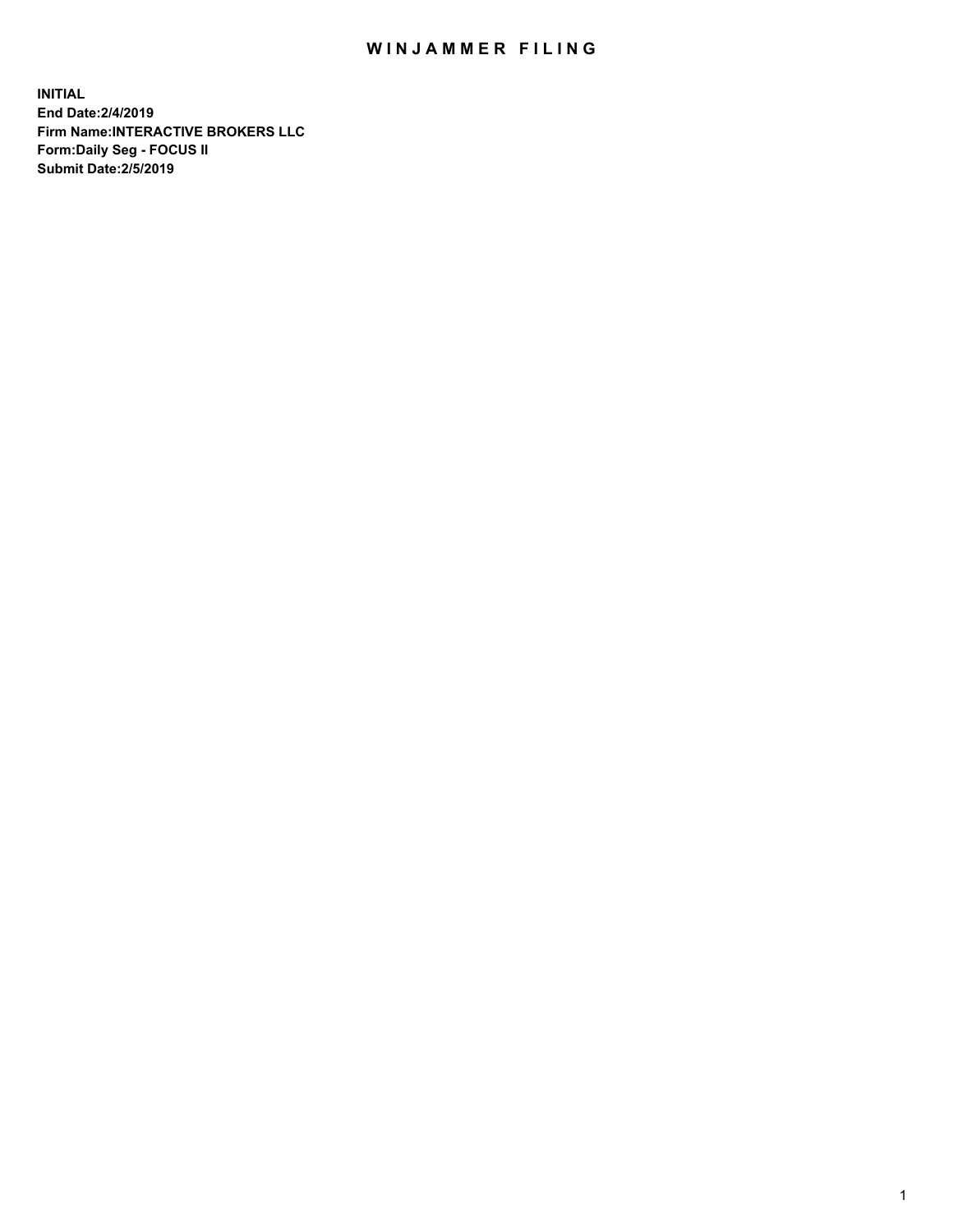**INITIAL End Date:2/4/2019 Firm Name:INTERACTIVE BROKERS LLC Form:Daily Seg - FOCUS II Submit Date:2/5/2019 Daily Segregation - Cover Page**

| Name of Company                                                                                                                                                                                                                                                                                                                | <b>INTERACTIVE BROKERS LLC</b>                                                      |
|--------------------------------------------------------------------------------------------------------------------------------------------------------------------------------------------------------------------------------------------------------------------------------------------------------------------------------|-------------------------------------------------------------------------------------|
| <b>Contact Name</b>                                                                                                                                                                                                                                                                                                            | James Menicucci                                                                     |
| <b>Contact Phone Number</b>                                                                                                                                                                                                                                                                                                    | 203-618-8085                                                                        |
| <b>Contact Email Address</b>                                                                                                                                                                                                                                                                                                   | jmenicucci@interactivebrokers.c<br>om                                               |
| FCM's Customer Segregated Funds Residual Interest Target (choose one):<br>a. Minimum dollar amount: ; or<br>b. Minimum percentage of customer segregated funds required:% ; or<br>c. Dollar amount range between: and; or<br>d. Percentage range of customer segregated funds required between:% and%.                         | $\overline{\mathbf{0}}$<br>$\overline{\mathbf{0}}$<br>155,000,000 245,000,000<br>00 |
| FCM's Customer Secured Amount Funds Residual Interest Target (choose one):<br>a. Minimum dollar amount: ; or<br>b. Minimum percentage of customer secured funds required:% ; or<br>c. Dollar amount range between: and; or<br>d. Percentage range of customer secured funds required between:% and%.                           | $\overline{\mathbf{0}}$<br>$\pmb{0}$<br>80,000,000 120,000,000<br>00                |
| FCM's Cleared Swaps Customer Collateral Residual Interest Target (choose one):<br>a. Minimum dollar amount: ; or<br>b. Minimum percentage of cleared swaps customer collateral required:% ; or<br>c. Dollar amount range between: and; or<br>d. Percentage range of cleared swaps customer collateral required between:% and%. | $\overline{\mathbf{0}}$<br>$\underline{\mathbf{0}}$<br>0 <sub>0</sub><br>00         |

Attach supporting documents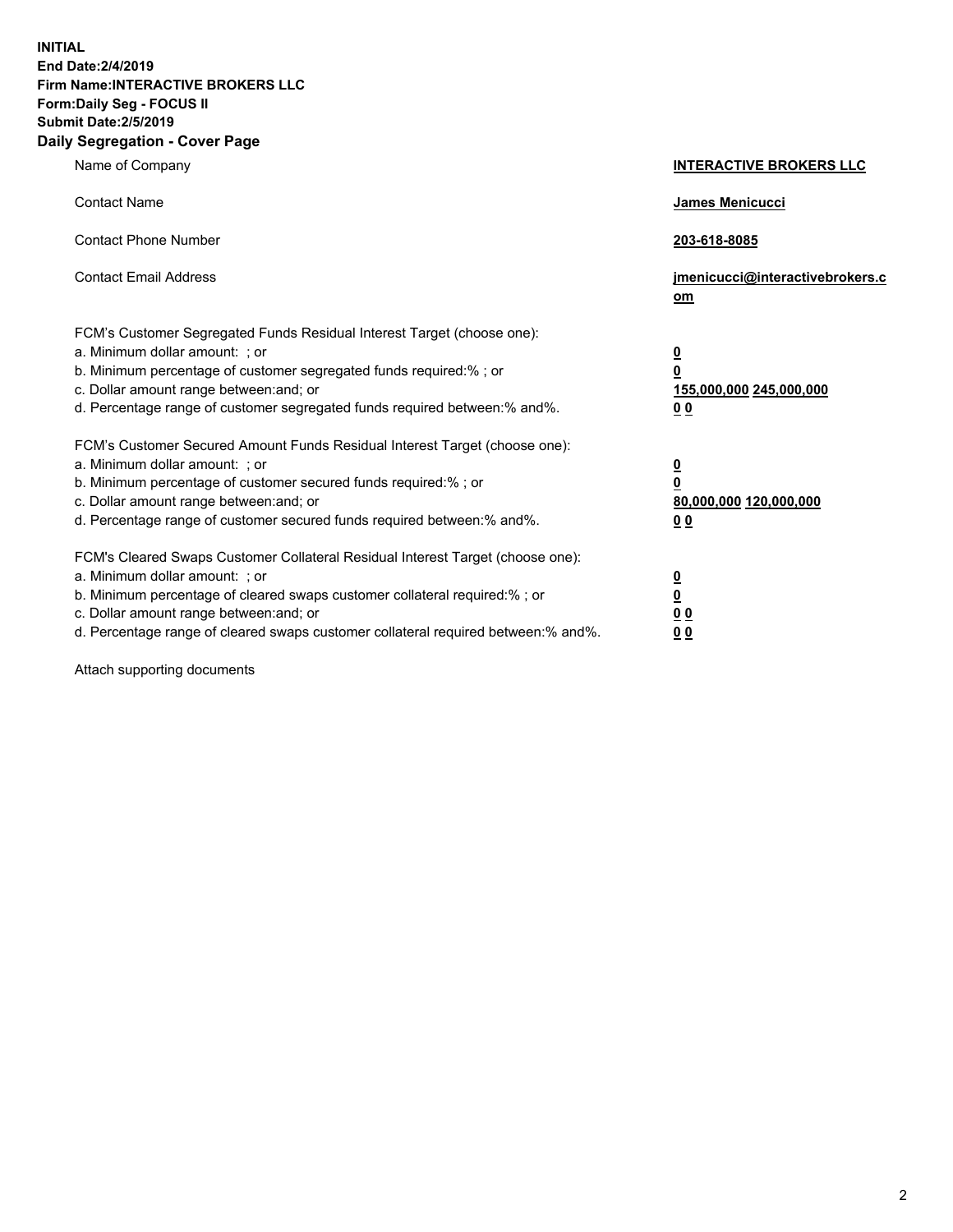## **INITIAL End Date:2/4/2019 Firm Name:INTERACTIVE BROKERS LLC Form:Daily Seg - FOCUS II Submit Date:2/5/2019 Daily Segregation - Secured Amounts**

|     | Pany Obyroganon Oboaroa Annoann                                                                              |                                                      |
|-----|--------------------------------------------------------------------------------------------------------------|------------------------------------------------------|
|     | Foreign Futures and Foreign Options Secured Amounts                                                          |                                                      |
|     | Amount required to be set aside pursuant to law, rule or regulation of a foreign                             | $0$ [7305]                                           |
|     | government or a rule of a self-regulatory organization authorized thereunder                                 |                                                      |
| 1.  | Net ledger balance - Foreign Futures and Foreign Option Trading - All Customers                              |                                                      |
|     | A. Cash                                                                                                      | 423,716,624 [7315]                                   |
|     | B. Securities (at market)                                                                                    | $0$ [7317]                                           |
| 2.  | Net unrealized profit (loss) in open futures contracts traded on a foreign board of trade                    | -553,442 <sub>[7325]</sub>                           |
| 3.  | Exchange traded options                                                                                      |                                                      |
|     | a. Market value of open option contracts purchased on a foreign board of trade                               | 130,718 [7335]                                       |
|     | b. Market value of open contracts granted (sold) on a foreign board of trade                                 | -40,329 [7337]                                       |
| 4.  | Net equity (deficit) (add lines 1. 2. and 3.)                                                                | 423,253,571 [7345]                                   |
| 5.  | Account liquidating to a deficit and account with a debit balances - gross amount                            | 2,755 [7351]                                         |
| 6.  | Less: amount offset by customer owned securities                                                             | 0 [7352] 2,755 [7354]                                |
|     | Amount required to be set aside as the secured amount - Net Liquidating Equity<br>Method (add lines 4 and 5) | 423,256,326 [7355]                                   |
| 7.  | Greater of amount required to be set aside pursuant to foreign jurisdiction (above) or line                  | 423,256,326 [7360]                                   |
|     | 6.                                                                                                           |                                                      |
|     | FUNDS DEPOSITED IN SEPARATE REGULATION 30.7 ACCOUNTS                                                         |                                                      |
| 1.  | Cash in banks                                                                                                |                                                      |
|     | A. Banks located in the United States                                                                        | 51,781,998 [7500]                                    |
|     | B. Other banks qualified under Regulation 30.7                                                               | 0 [7520] 51,781,998 [7530]                           |
| 2.  | Securities                                                                                                   |                                                      |
|     | A. In safekeeping with banks located in the United States                                                    | 411,369,965 [7540]                                   |
|     | B. In safekeeping with other banks qualified under Regulation 30.7                                           | 0 [7560] 411,369,965 [7570]                          |
| 3.  | Equities with registered futures commission merchants                                                        |                                                      |
|     | A. Cash                                                                                                      | $0$ [7580]                                           |
|     | <b>B.</b> Securities                                                                                         | $0$ [7590]                                           |
|     | C. Unrealized gain (loss) on open futures contracts                                                          | $0$ [7600]                                           |
|     | D. Value of long option contracts                                                                            | $0$ [7610]                                           |
|     | E. Value of short option contracts                                                                           | 0 [7615] 0 [7620]                                    |
| 4.  | Amounts held by clearing organizations of foreign boards of trade                                            |                                                      |
|     | A. Cash                                                                                                      | $0$ [7640]                                           |
|     | <b>B.</b> Securities                                                                                         | $0$ [7650]                                           |
|     | C. Amount due to (from) clearing organization - daily variation                                              | $0$ [7660]                                           |
|     | D. Value of long option contracts                                                                            | $0$ [7670]                                           |
|     | E. Value of short option contracts                                                                           | 0 [7675] 0 [7680]                                    |
| 5.  | Amounts held by members of foreign boards of trade                                                           |                                                      |
|     | A. Cash                                                                                                      | 92,453,241 [7700]                                    |
|     | <b>B.</b> Securities                                                                                         | $0$ [7710]                                           |
|     | C. Unrealized gain (loss) on open futures contracts                                                          | -2,522,428 [7720]                                    |
|     | D. Value of long option contracts                                                                            | 130,718 [7730]                                       |
| 6.  | E. Value of short option contracts                                                                           | <mark>-40,329</mark> [7735] <b>90,021,202</b> [7740] |
| 7.  | Amounts with other depositories designated by a foreign board of trade<br>Segregated funds on hand           | $0$ [7760]                                           |
| 8.  | Total funds in separate section 30.7 accounts                                                                | $0$ [7765]                                           |
| 9.  | Excess (deficiency) Set Aside for Secured Amount (subtract line 7 Secured Statement                          | 553,173,165 [7770]<br>129,916,839 [7380]             |
|     | Page 1 from Line 8)                                                                                          |                                                      |
| 10. | Management Target Amount for Excess funds in separate section 30.7 accounts                                  | 80,000,000 [7780]                                    |
| 11. | Excess (deficiency) funds in separate 30.7 accounts over (under) Management Target                           | 49,916,839 [7785]                                    |
|     |                                                                                                              |                                                      |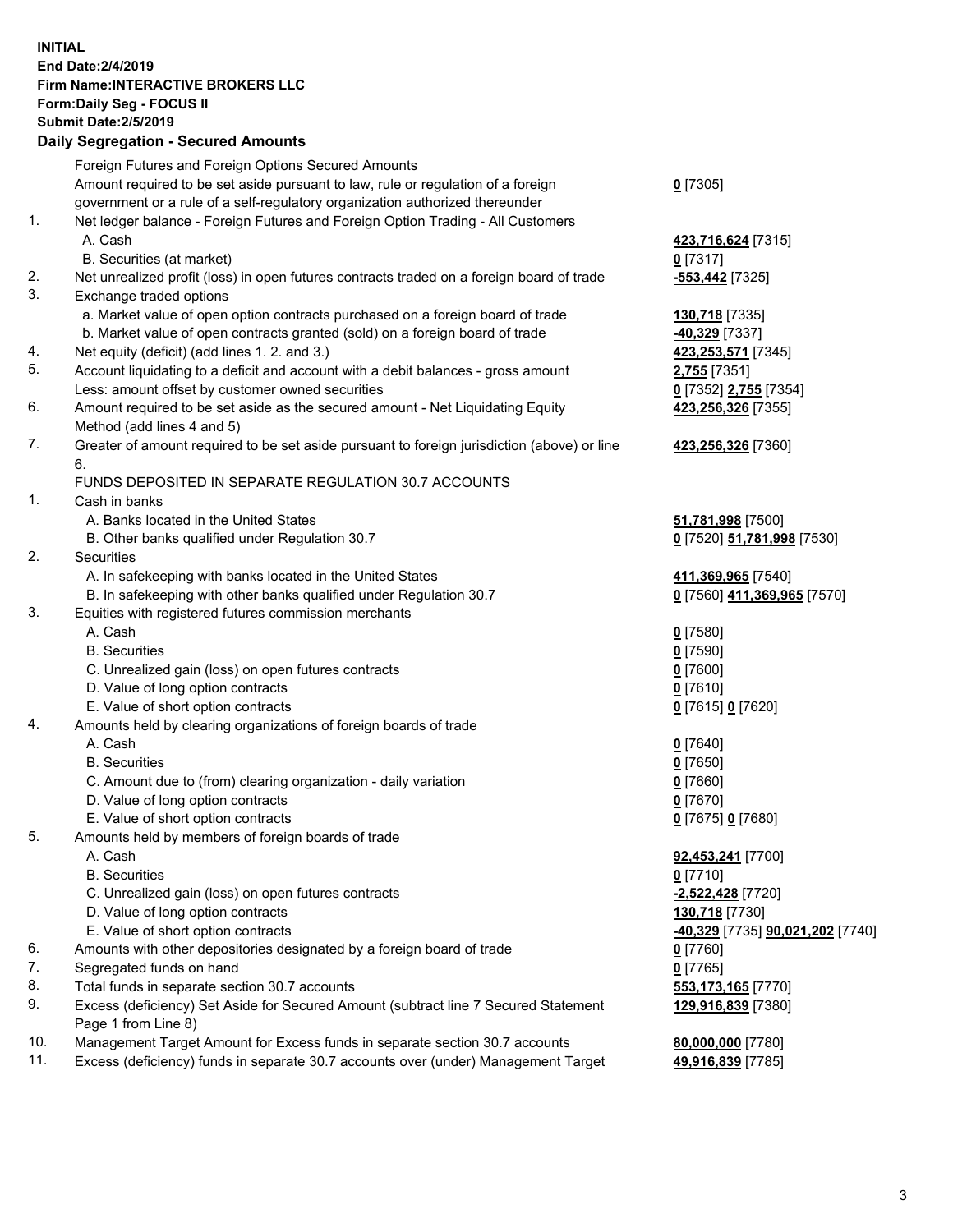|            | <b>INITIAL</b>                                                                                                                      |                                |
|------------|-------------------------------------------------------------------------------------------------------------------------------------|--------------------------------|
|            | End Date: 2/4/2019                                                                                                                  |                                |
|            | <b>Firm Name:INTERACTIVE BROKERS LLC</b>                                                                                            |                                |
|            | Form: Daily Seg - FOCUS II                                                                                                          |                                |
|            | <b>Submit Date: 2/5/2019</b>                                                                                                        |                                |
|            | Daily Segregation - Segregation Statement                                                                                           |                                |
|            | SEGREGATION REQUIREMENTS(Section 4d(2) of the CEAct)                                                                                |                                |
| 1.         | Net ledger balance                                                                                                                  |                                |
|            | A. Cash                                                                                                                             | 4,000,054,541 [7010]           |
|            | B. Securities (at market)                                                                                                           | $0$ [7020]                     |
| 2.         | Net unrealized profit (loss) in open futures contracts traded on a contract market                                                  | 114,002,281 [7030]             |
| 3.         | Exchange traded options                                                                                                             |                                |
|            | A. Add market value of open option contracts purchased on a contract market                                                         | 343,926,083 [7032]             |
|            | B. Deduct market value of open option contracts granted (sold) on a contract market                                                 | -384,244,748 [7033]            |
| 4.         | Net equity (deficit) (add lines 1, 2 and 3)                                                                                         | 3,845,733,595 [7040]           |
| 5.         | Accounts liquidating to a deficit and accounts with                                                                                 |                                |
|            | debit balances - gross amount                                                                                                       | 1,408,850 [7045]               |
|            | Less: amount offset by customer securities                                                                                          | 0 [7047] 1,408,850 [7050]      |
| 6.         | Amount required to be segregated (add lines 4 and 5)                                                                                | 3,847,142,445 [7060]           |
|            | FUNDS IN SEGREGATED ACCOUNTS                                                                                                        |                                |
| 7.         | Deposited in segregated funds bank accounts                                                                                         |                                |
|            | A. Cash                                                                                                                             | 476,978,306 [7070]             |
|            | B. Securities representing investments of customers' funds (at market)                                                              | 2,354,146,765 [7080]           |
|            | C. Securities held for particular customers or option customers in lieu of cash (at                                                 | $0$ [7090]                     |
|            | market)                                                                                                                             |                                |
| 8.         | Margins on deposit with derivatives clearing organizations of contract markets                                                      |                                |
|            | A. Cash                                                                                                                             | 11,022,914 [7100]              |
|            | B. Securities representing investments of customers' funds (at market)                                                              | 1,258,615,886 [7110]           |
|            | C. Securities held for particular customers or option customers in lieu of cash (at                                                 | $0$ [7120]                     |
|            | market)                                                                                                                             |                                |
| 9.         | Net settlement from (to) derivatives clearing organizations of contract markets                                                     | <mark>-7,559,240</mark> [7130] |
| 10.        | Exchange traded options                                                                                                             |                                |
|            | A. Value of open long option contracts                                                                                              | 343,803,090 [7132]             |
|            | B. Value of open short option contracts                                                                                             | -384,191,614 [7133]            |
| 11.        | Net equities with other FCMs                                                                                                        |                                |
|            | A. Net liquidating equity                                                                                                           | $0$ [7140]                     |
|            | B. Securities representing investments of customers' funds (at market)                                                              | $0$ [7160]                     |
|            | C. Securities held for particular customers or option customers in lieu of cash (at                                                 | $0$ [7170]                     |
|            | market)                                                                                                                             |                                |
| 12.        | Segregated funds on hand                                                                                                            | $0$ [7150]                     |
| 13.<br>14. | Total amount in segregation (add lines 7 through 12)                                                                                | 4,052,816,107 [7180]           |
| 15.        | Excess (deficiency) funds in segregation (subtract line 6 from line 13)<br>Management Target Amount for Excess funds in segregation | 205,673,662 [7190]             |
| 16.        | Excess (deficiency) funds in segregation over (under) Management Target Amount                                                      | 155,000,000 [7194]             |
|            |                                                                                                                                     | 50,673,662 [7198]              |

16. Excess (deficiency) funds in segregation over (under) Management Target Amount Excess